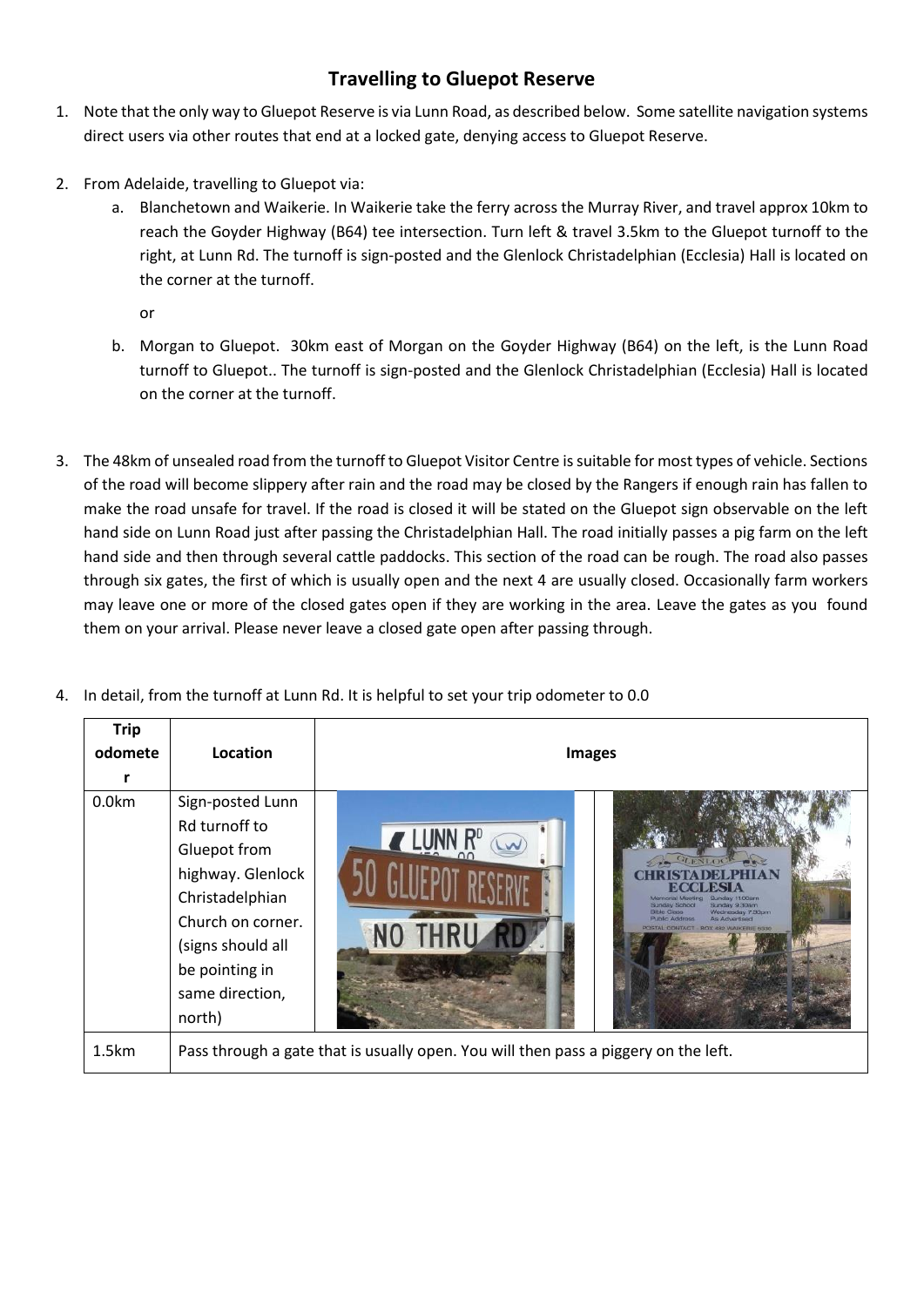| 2.0km  | This gate is usually closed. It has signs<br>on it warning about trespassing and<br>use of security cameras.<br>Gluepot visitors are permitted to<br>continue past the gate, as sign-<br>posted on the gate.     |  |  |  |
|--------|------------------------------------------------------------------------------------------------------------------------------------------------------------------------------------------------------------------|--|--|--|
| 3.0km  | You will pass a cattle watering point. Take care if there are cattle nearby                                                                                                                                      |  |  |  |
| 4.0km  | This gate is usually closed                                                                                                                                                                                      |  |  |  |
| 5.4km  | You will pass another cattle watering point.                                                                                                                                                                     |  |  |  |
| 6.6km  | This gate is usually closed. There<br>is an overhead powerline just<br>before gate. There is a Gluepot<br>sign on the left approx 30m after<br>the gate. The road veers to the<br>left.                          |  |  |  |
| 16.6km | This gate is usually closed. This is<br>the entrance to Taylorville<br>Station, a conservation reserve<br>adjoining Gluepot There is a<br>'Gluepot 32km' sign on the gate.<br>The road veers to the left (west). |  |  |  |
| 17.8km | The road reaches a fork near a corner. Take the sign-posted 'Kent Track'sharply to the right There<br>is a Gluepot sign on the left as you travel around the bend.                                               |  |  |  |